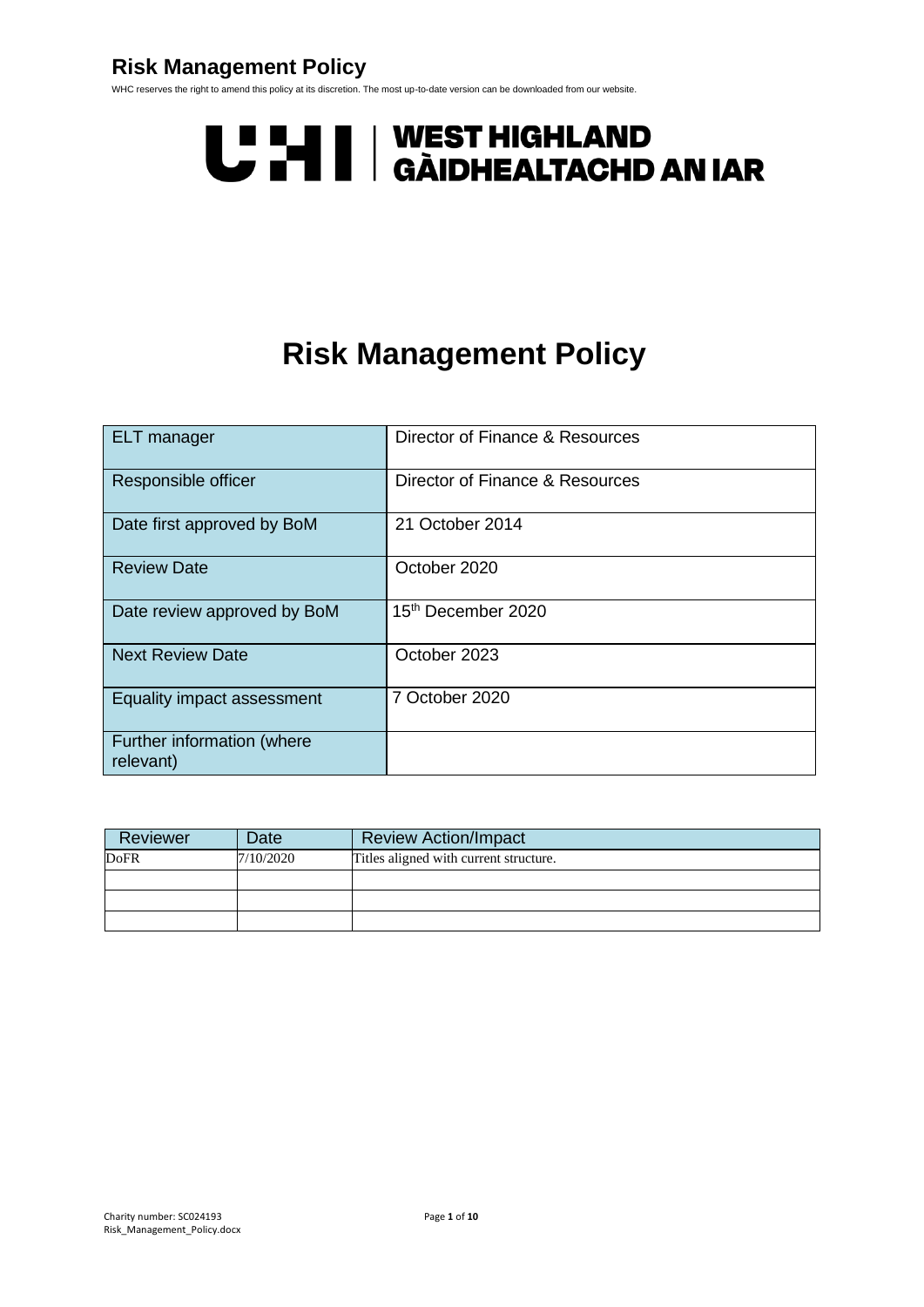## Contents

| 4.1 |
|-----|
| 4.2 |
| 4.3 |
| 4.4 |
| 4.5 |
| 4.6 |
| 4.7 |
|     |
| 5.1 |
| 5.2 |
| 5.3 |
| 5.4 |
| 5.5 |
|     |
|     |
|     |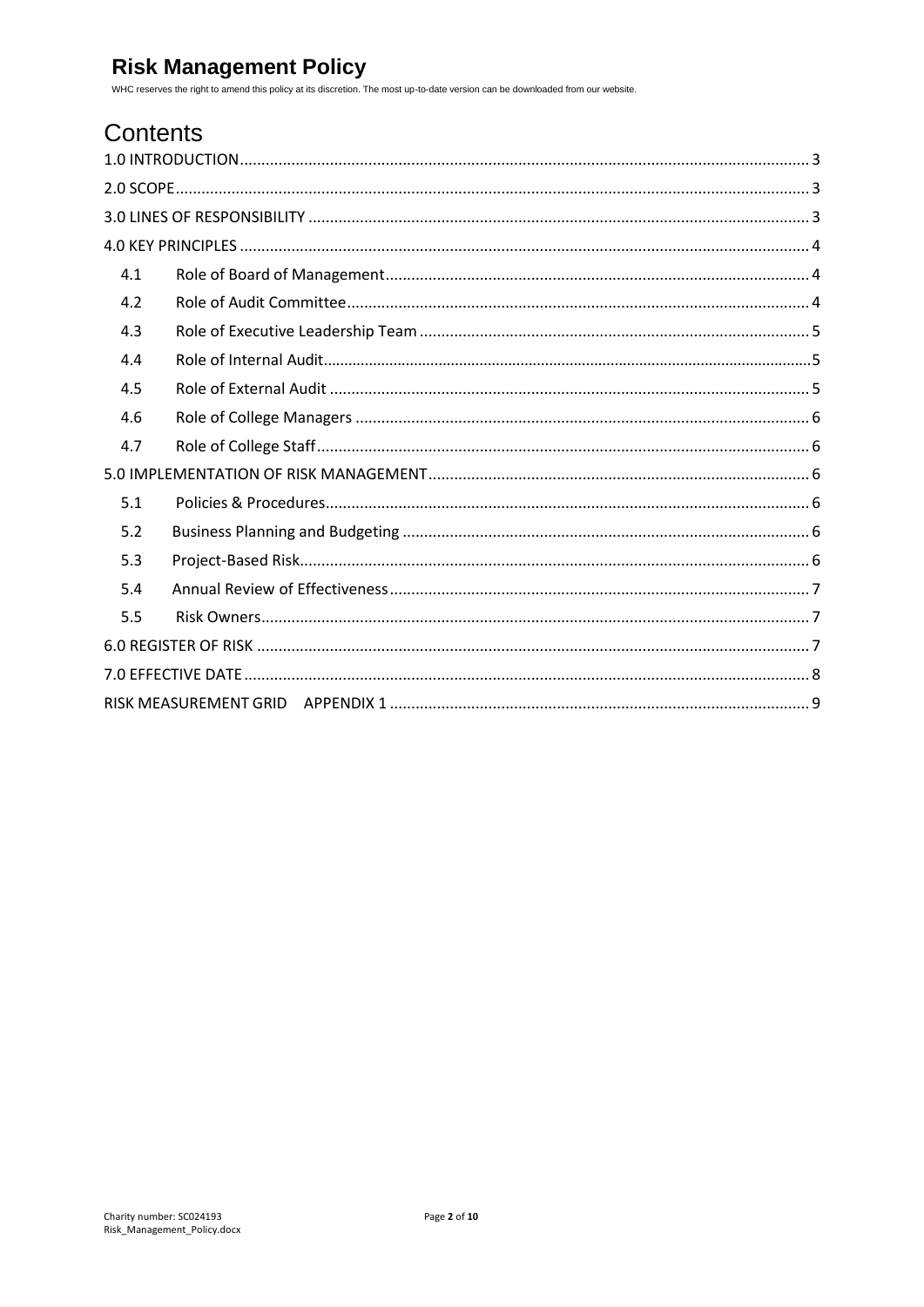## <span id="page-2-0"></span>**1.0 INTRODUCTION**

- **1.1** This policy details and communicates the College's approach to risk management and evaluation of internal controls and is part of the College's internal control and Corporate Governance arrangements.
- **1.2** The College will effectively manage risk, taking all reasonable steps to ensure the protection of staff, students, assets and the reputation of the College.
- **1.3** The policy explains the College's underlying approach to risk management and details the roles and responsibilities of the Board of Management, the Executive Leadership Team, and other key parties.
- **1.4** This policy outlines key aspects of the risk management process and identifies the main reporting requirements.
- **1.5** This policy details the process that the Board of Management will use to evaluate the effectiveness of the College's internal control procedures.

## <span id="page-2-1"></span>**2.0 SCOPE**

- **2.1** Risk is defined as the combination of the 'probability' of an event occurring and the 'consequences' of that event.
- **2.2** Risk management identifies and manages the risks that threaten the ability of the College to meet its objectives. The College will identify, monitor and aim to eliminate the range of threats to its activities, understand where it has vulnerabilities, and develop cost effective counter measures. These risks may be strategic, operational, or financial.

## <span id="page-2-2"></span>**3.0 LINES OF RESPONSIBILITY**

- **3.1** The Chair and Committee members of the Board of Management and the Principal have the responsibility for overseeing risk management within the College.
- **3.2** College Directors have functional responsibility to manage and mitigate against those risks under their responsibility, individually and collectively.
- **3.3** The Principal and the Executive Leadership Team have the responsibility to support, and implement policies approved by the Board of Management.
- **3.4** The Principal, in liaison with the Executive Leadership Team, is responsible for the construction and maintenance of a risk register which makes conservative and prudent recognition and disclosure of the financial and non-financial implications of risks.
- **3.5** The College Managers are responsible for producing and reviewing subsidiary risk registers detailing the top risks in their area of operations. This includes implementation of the management of these risks.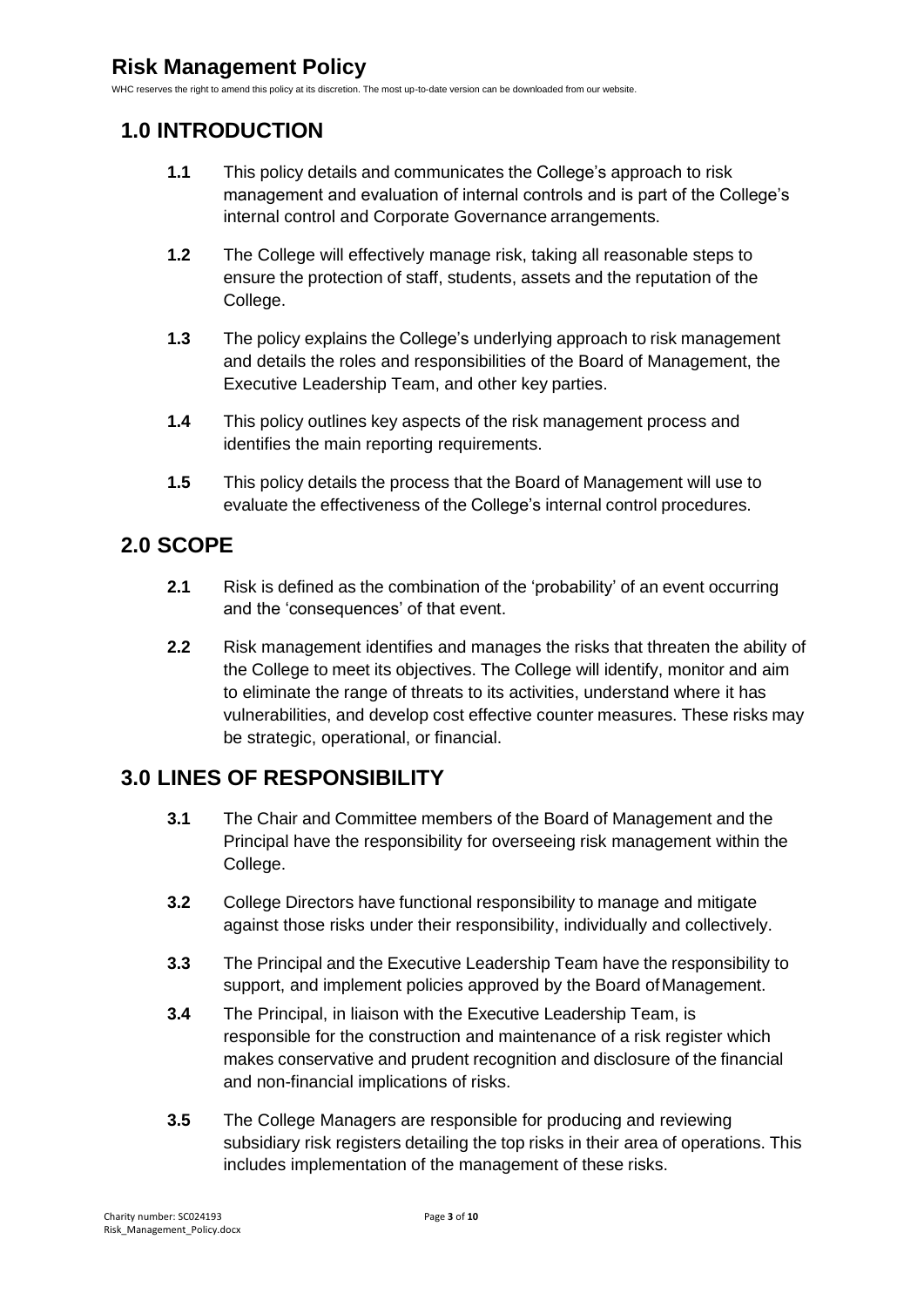- **3.6** College Managers are responsible for encouraging and embedding good risk management practice within their area of activity.
- **3.7** All staff are responsible for encouraging and embedding good risk management practice within their area of activity.

## <span id="page-3-1"></span><span id="page-3-0"></span>**4.0 KEY PRINCIPLES**

#### **4.1 Role of Board of Management**

The Board of Management has a fundamental role to play in the management of risk. Its role is to

- **•** Provide the authority and responsibility for the establishment, maintenance, support, and evaluation of the Risk Management Policy.
- Set the tone and influence the culture of risk management within the College.
- Delegate the overall implementation of risk management to the Executive Leadership Team.
- Know about the most significant risks facing the organisation.
- **Ensure that risk is being managed effectively and solutions to risk** are in place.

#### <span id="page-3-2"></span>**4.2 Role of Audit Committee**

- To review new risks or failures of existing control measures.
- To review the 'probability' and 'impact' scoring on a regular basis.
- To review the adequacy of internal control systems designed to minimise risk.
- To receive the reports from the Executive Leadership Team and make appropriate recommendations to the Board of Management,
- To provide an annual report of the operation of the policy, management of risk and most significant risks faced by the College to the Board of Management in December each year.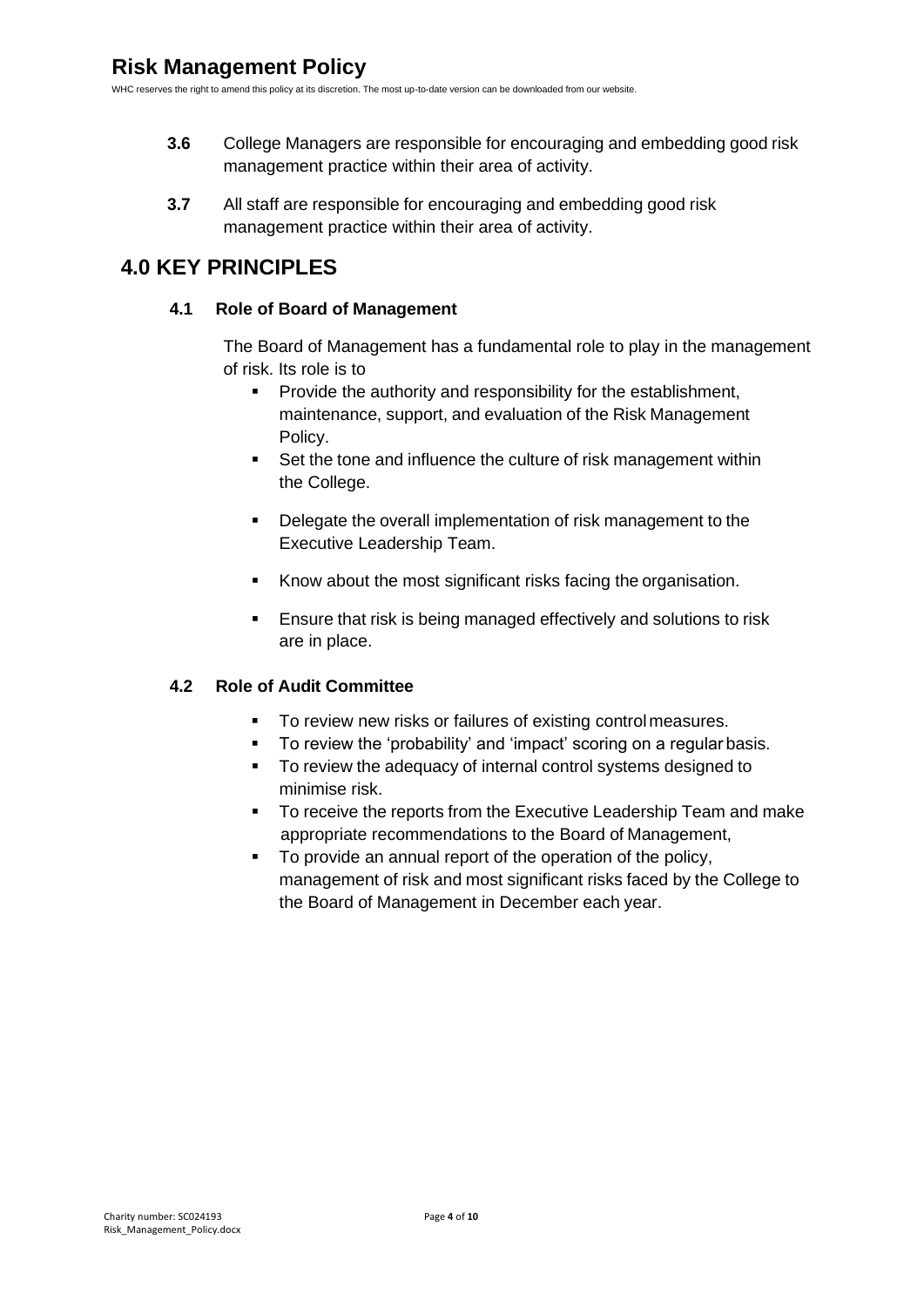#### <span id="page-4-0"></span>**4.3 Role of Executive Leadership Team**

- Implementation of the Risk Management Strategy.
- Promotion of a holistic approach to risk management.
- Report new significant risks which develop within their area of responsibility to the Audit Committee.
- Report any risk which no longer exists to the Audit Committee.
- Report any risk which cannot be controlled at local level to the Audit Committee.
- Ensure appropriate levels of awareness throughout theorganisation.
- Maintain functional control of risks within area ofresponsibility.
- Maintain Risk Management as an Executive Leadership Team meeting agenda item.
- To review Impact and mitigating factors i.e. Actions for risks occurring and risk reduction/elimination on the Risk Register.
- To identify from the Risk Register the top risks faced by the College.
- To regularly review and monitor the 'probability' and 'impact' of the top risks and report progress to the Audit Committee.
- Overall co-ordination of Risk Management.
- Report the status of Risk Management and the Risk Register to the Audit Committee.
- To maintain the Board of Management's confidence that risk is being managed effectively within the organisation and that solutions to identified risks are appropriate and in place.

#### <span id="page-4-1"></span>**4.4 Role of Internal Audit**

The Internal Audit Service provides assurance in relation to risk regarding the achievement of the following objectives:

- Effectiveness and efficiency of operations.
- Reliability of financial and management reporting.
- Compliance with laws and regulations.
- Safeguarding of Assets

An annual report on the above by the appointed independent auditors will be made to the Audit Committee prior to the December meeting of the Board of Management.

#### <span id="page-4-2"></span>**4.5 Role of External Audit**

External audit provides feedback to the Audit Committee on the operation of the internal controls reviewed as part of the annual audit.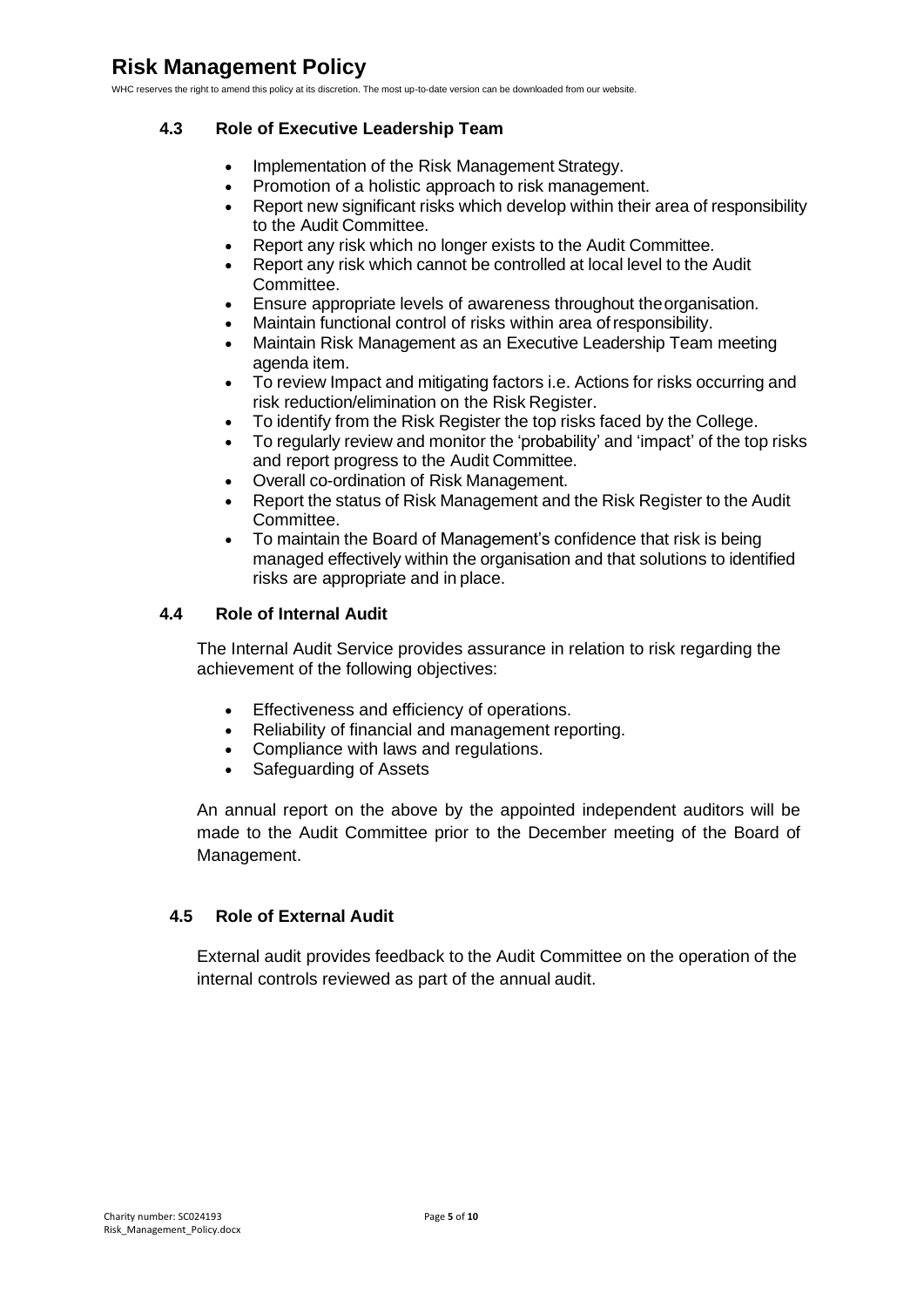#### <span id="page-5-0"></span>**4.6 Role of College Managers**

- Co-ordinate and ensure that the day to day operational objectives are implemented in line with the Risk Management strategy.
- Be aware of risks which fall into their area of responsibility, the possible impacts these have, and monitor outcomes against the risks identified ensuring that procedure notes detail corrective action to minimise risk.
- Report systematically and promptly to senior management any perceived new risks or failures of existing controlmeasures.
- Report on current 'active' risks highlighting mitigating actions and effect towards risk reduction.
- Ensure the Risk Register is kept up to date with Learning Centre or Department risks.

#### <span id="page-5-1"></span>**4.7 Role of College Staff**

- Acknowledge and understand their responsibility for individualrisks.
- Understand how they can enable continuous improvement of risk management and risk awareness.
- Report systematically and promptly to a member of the Executive Leadership Team or College Managers any perceived new risks or failures of existing control measures.

### <span id="page-5-3"></span><span id="page-5-2"></span>**5.0 IMPLEMENTATION OF RISK MANAGEMENT**

#### **5.1 Policies & Procedures**

College policies and procedures underpin the internal control processes of which risk management is part. These policies are agreed by the Board and implemented and communicated by the Executive Leadership Team and College Management Group to staff. Written procedures support the policies where appropriate.

#### <span id="page-5-4"></span>**5.2 Business Planning and Budgeting**

The strategic operational business planning and budgeting process is used to set objectives, identify risks associated with achieving these objectives, agree action plans and allocate resources. Progress towards meeting business plan objectives is monitored regularly through self-evaluation and reporting. The process is a detailed regular review at curriculum or section level to identify significant risks associated with the achievement of key objectives.

#### <span id="page-5-5"></span>**5.3 Project-Based Risk**

The approval process for all capital projects and revenue projects (where College contribution is more than £**75**k and £**50**k respectively in value) includes the explicit consideration of risk. This determination and rating of risk must include the assessment of:

- Risk to achievement of business and project objectives.
- Significant financial and non-financial risks.
- The Internal skills & resources available to management.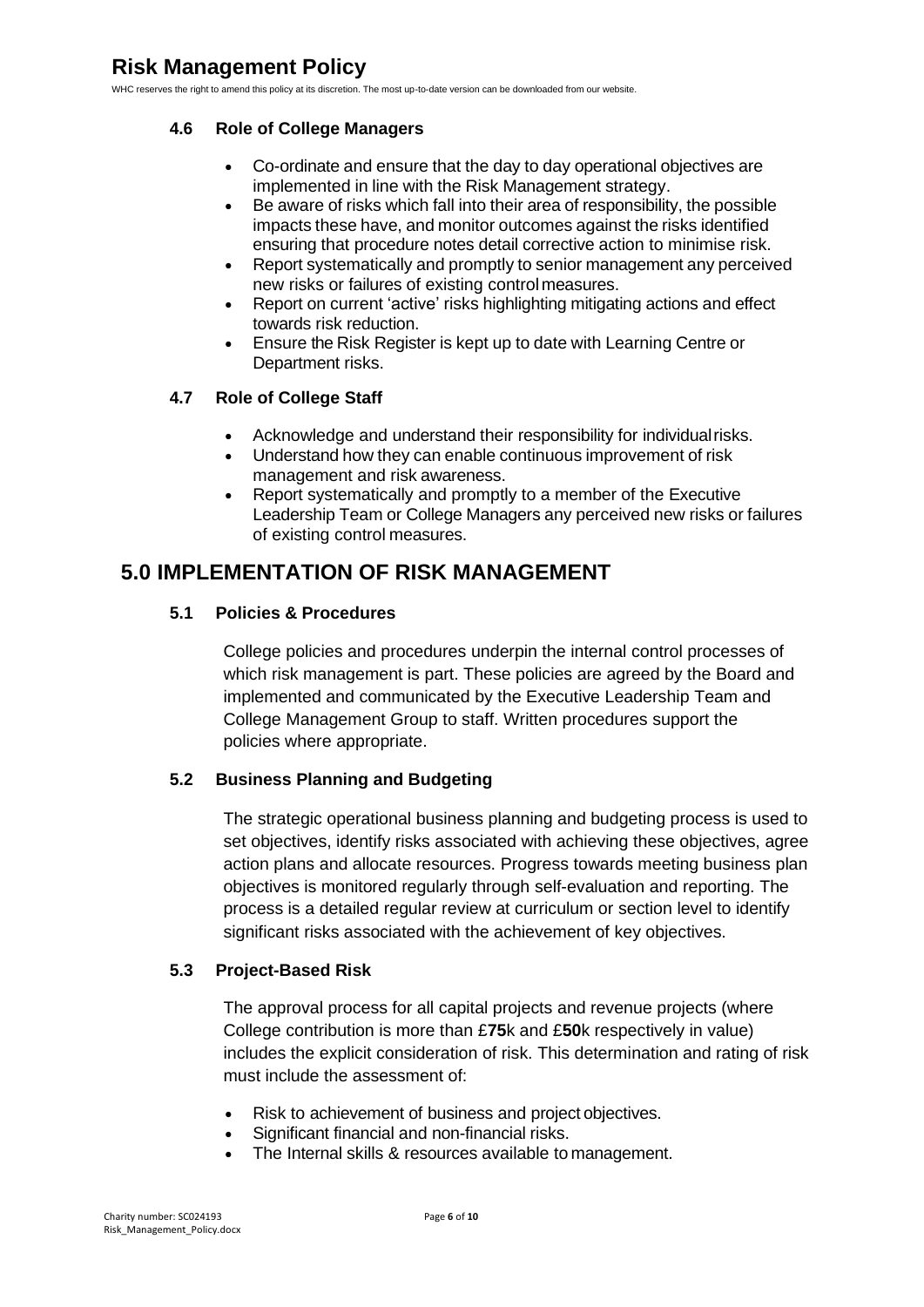#### <span id="page-6-0"></span>**5.4 Annual Review of Effectiveness**

The Board is responsible for reviewing annually the effectiveness of internal control of the College, based on information provided by the Executive Management Team. Its approach is outlined below.

When reviewing reports during the year, the Audit Committee will:

- Consider the key risks and assess how they have been identified, evaluated, and managed.
- Assess the effectiveness of the related system of internal control in managing key risks.
- Consider whether necessary actions are being taken promptly to remedy any significant failings or weaknesses.
- Consider whether the findings indicate a need for a more extensive monitoring of the system of internal control.

The Audit Committee will prepare a report of its review of the effectiveness of the internal control system annually for consideration by the Board.

#### <span id="page-6-1"></span>**5.5 Risk Owners**

Development of risk management and mitigating plans for all significant risks, to include a designated "risk owner" who will be responsible and accountable for managing the risk in question.

### <span id="page-6-2"></span>**6.0 REGISTER OF RISK**

- **6.1** The College Risk Register and the top risks are identified and reviewed regularly – an updated copy of Register will be made available on the Staff Intranet.
- **6.2** In line with UHI terminology and practice, the College has adopted the standard risk classification methodologies. The rankings shown on the risk register range from one (1) to five (5) against each criterion of probability and impact. The probability and impact scoring are multiplied together to provide the risk factor.

Low High Probability 1 - 5 Impact 1 - 5

Risk Factor = Probability x Impact

(See Risk Measurement Grid – Appendix 1 of this policy)

**6.3** The risk factor will be classified as High, Medium or Low Risk.

| (H) High   | $16 - 25$ |
|------------|-----------|
| (M) Medium | $11 - 15$ |
| (L) Low    | $1 - 10$  |

**6.4** Top Risks are identified as those risks with a risk factor score of 16 or more, as well as any other risk having an Impact score of 5.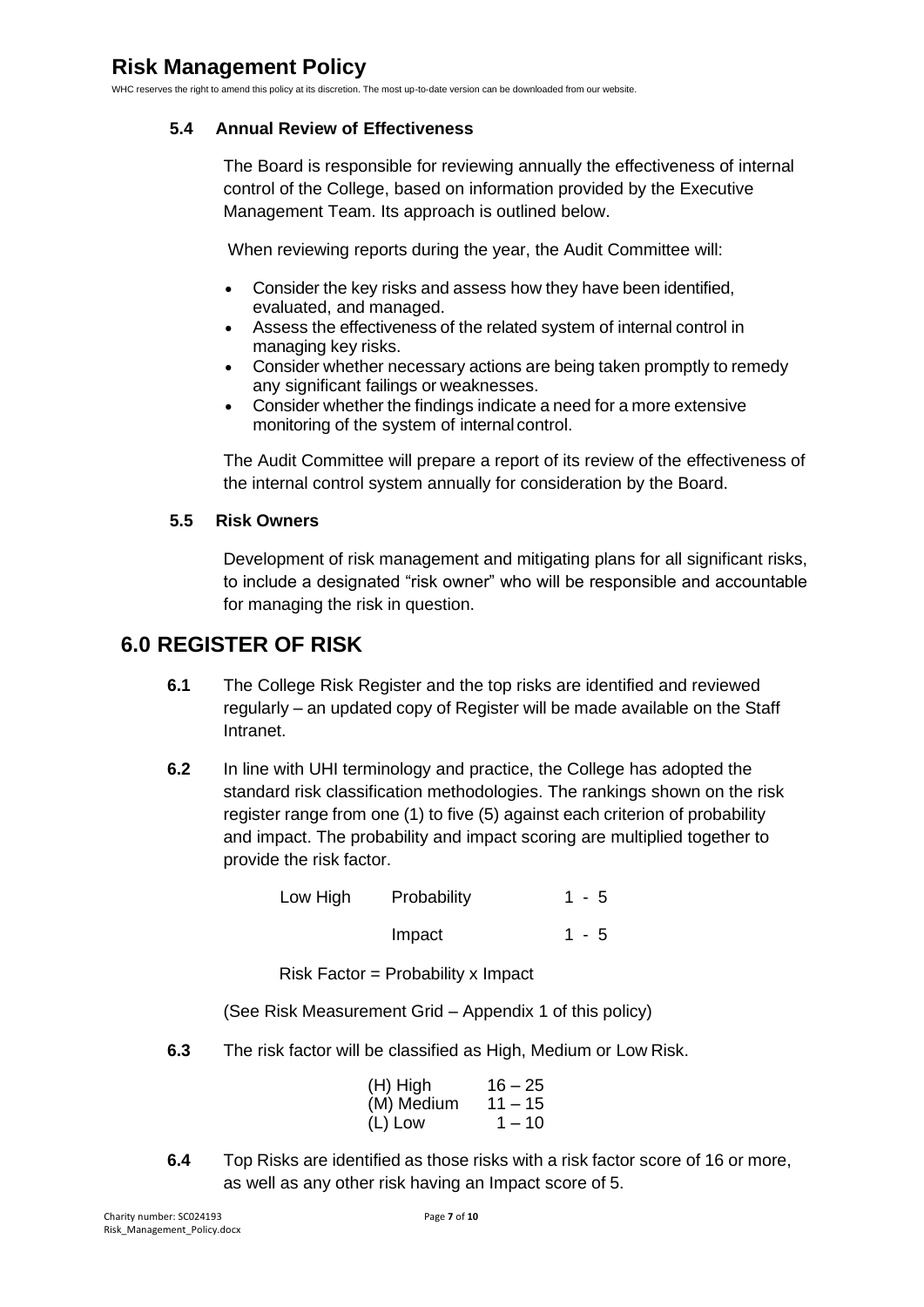## **Risk Management Policy**

WHC reserves the right to amend this policy at its discretion. The most up-to-date version can be downloaded from our website.

## <span id="page-7-0"></span>**7.0 EFFECTIVE DATE**

**7.1** This policy is effective from October 2020 and supersedes all previous policies related to risk management within the college. This policy will be reviewed every three years or earlier if changes affect it in any way.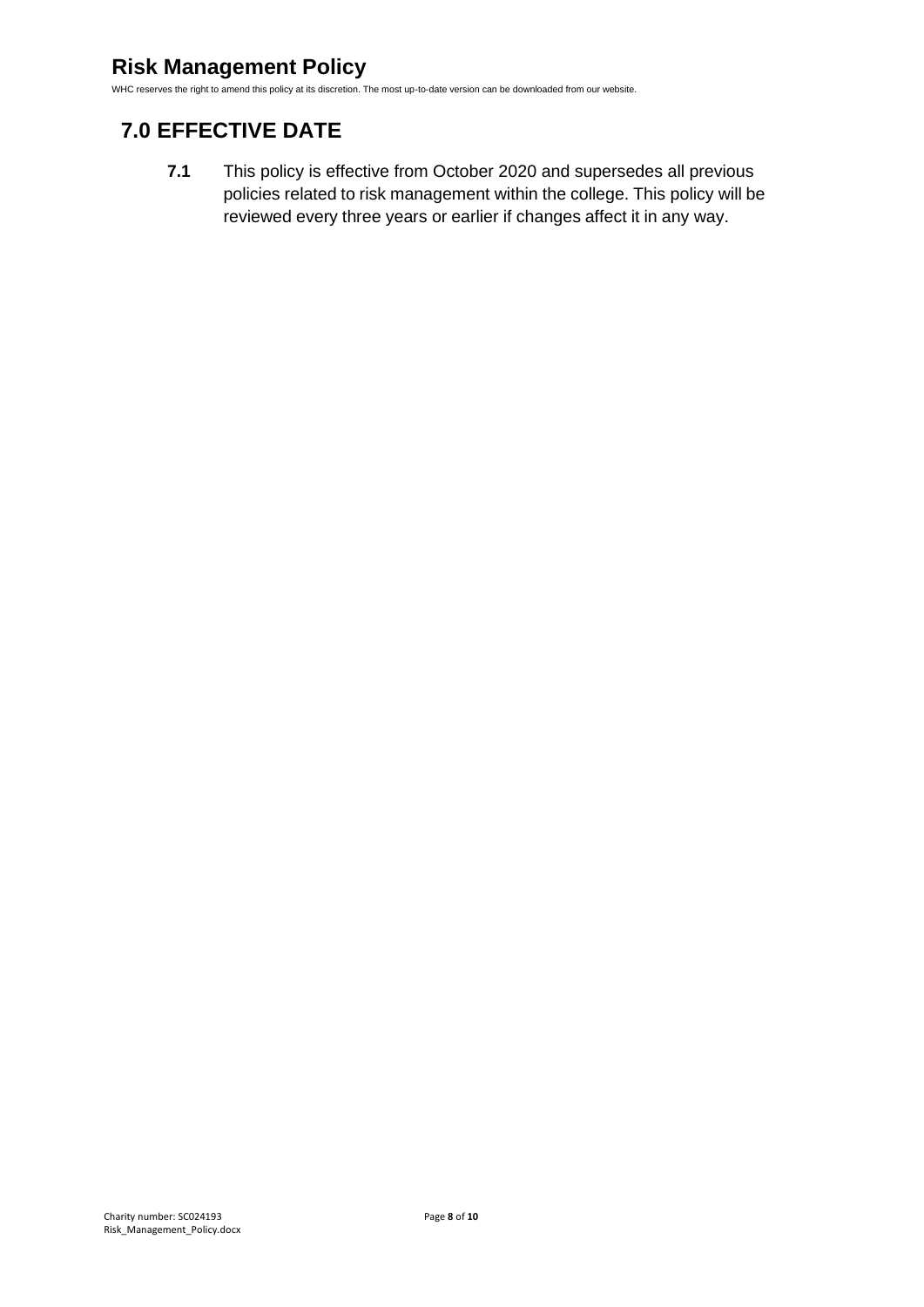## <span id="page-8-0"></span>**RISK MEASUREMENT GRID APPENDIX 1**

#### **PROBABILITY FACTOR SCORING**

| <b>RISK MAP (for Gross risk &amp; residual risk)</b> | <b>TIME SALE</b> |  |
|------------------------------------------------------|------------------|--|
|                                                      | <b>3 YEARS</b>   |  |

| <b>IMPACT</b>       |                   |                 |                 |            |                     |
|---------------------|-------------------|-----------------|-----------------|------------|---------------------|
| 5 - Catastrophic    | 5                 | <b>10</b>       | 15              | 20         | 25                  |
| 4 – Major           | 4                 | 8               | 12              | 16         | 20                  |
| $3 -$ Significant   | 3                 | $6\phantom{1}6$ | 9               | 12         | 15                  |
| $2 -$ Minor         | $\overline{2}$    | 4               | $6\phantom{1}6$ | 8          | 10                  |
| $1$ – Insignificant | 1                 | $\overline{2}$  | 3               | 4          | 5                   |
|                     | 1 - Very Rare     | 2-Unlikely      | 3 - Possible    | 4 - Likely | 5 Almost<br>Certain |
|                     | <b>LIKELIHOOD</b> |                 |                 |            |                     |

*Attention should also be paid to risks that are very rare or unlikely that could cause a catastrophic impact.*